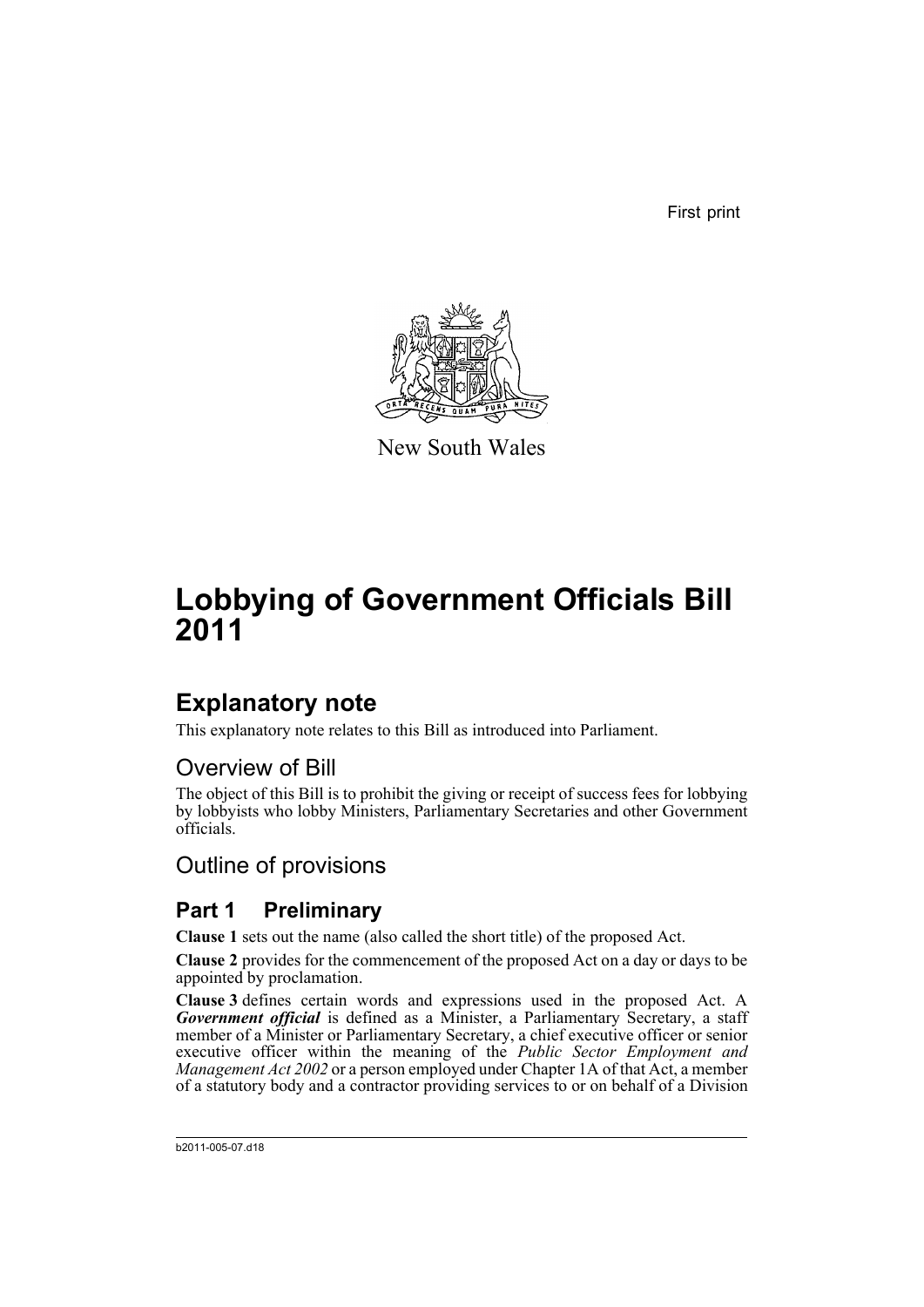Explanatory note

of the Government Service. *Lobbying* a Government official means communicating with the official for the purpose of representing the interests of another person or body in relation to certain specified Government activities or decisions. A *lobbyist* is defined as a person or body that carries on the business of lobbying Government officials on behalf of third parties and that generally does so for money or other valuable consideration.

# **Part 2 Ban on success fees for lobbying**

**Clause 4** defines a *success fee* for the lobbying of a Government official as an amount of money or other valuable consideration the giving or receipt of which is contingent on the outcome of the lobbying of a Government official by or on behalf of a lobbyist or on the outcome of a matter about which such lobbying is carried out.

**Clause 5** makes it an offence to give, or agree to give, a success fee for the lobbying of a Government official to a lobbyist or any other person at the direction or with the agreement of the lobbyist. It will also be an offence for a lobbyist or any other person to receive, or agree to receive, such a success fee and for a lobbyist to agree that another person is to receive such a success fee.

**Clause 6** provides for a success fee to be forfeited to the Crown if a person is found guilty of an offence under the proposed Part, unless the court otherwise orders. A court may, in proceedings or on appeal, order that a success fee not be forfeited or that a forfeited success fee be returned.

**Clause 7** excludes fees paid primarily for the provision of professional advice or services from the effect of the proposed Part.

# **Part 3 Miscellaneous**

**Clause 8** enables the Governor to make regulations for the purposes of the proposed Act.

**Clause 9** provides for proceedings for offences under the proposed Act to be dealt with summarily before the Local Court.

**Clause 10** makes directors of a corporation or persons concerned in the management of a corporation liable for offences by the corporation under the proposed Act if they knowingly authorise or permit the relevant contraventions.

**Clause 11** provides for the review of the proposed Act after 5 years.

## **Schedule 1 Savings, transitional and other provisions**

**Schedule 1** contains savings, transitional and other provisions consequent on the enactment of the proposed Act.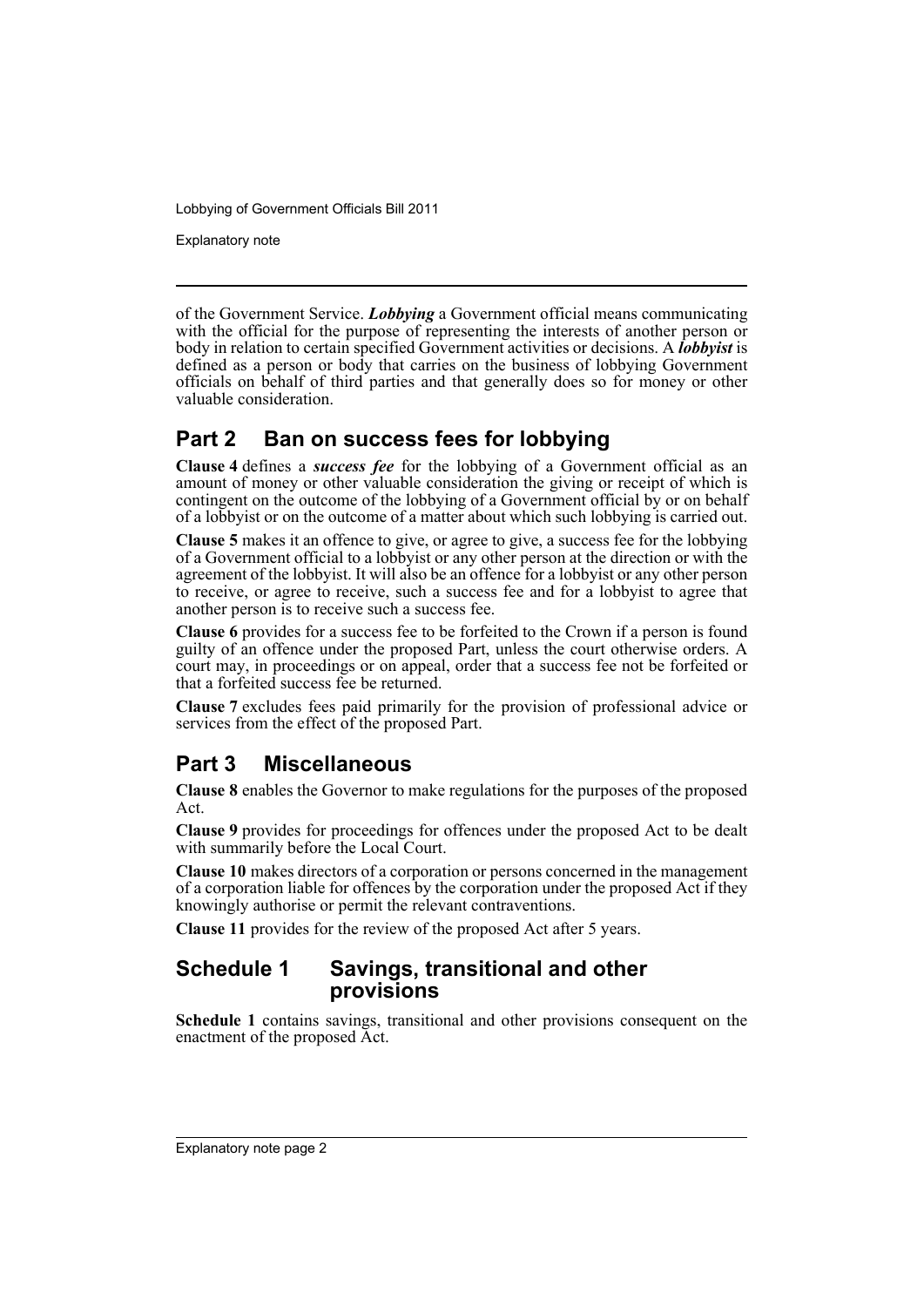First print



New South Wales

# **Lobbying of Government Officials Bill 2011**

# **Contents**

|        |                                                            | Page |
|--------|------------------------------------------------------------|------|
| Part 1 | <b>Preliminary</b>                                         |      |
|        | Name of Act                                                |      |
|        | $\overline{2}$<br>Commencement                             | 2    |
|        | 3<br>Definitions                                           | 2    |
| Part 2 | Ban on success fees for lobbying                           |      |
|        | Success fees<br>4                                          |      |
|        | 5<br>Ban on success fees                                   | 4    |
|        | 6<br>Forfeiture of success fees                            | 4    |
|        | 7<br>Exclusion of fees for technical professional services | 4    |
| Part 3 | <b>Miscellaneous</b>                                       |      |
|        | 8<br>Regulations                                           | 5    |
|        | 9<br>Nature of proceedings for offences                    | 5    |
|        |                                                            |      |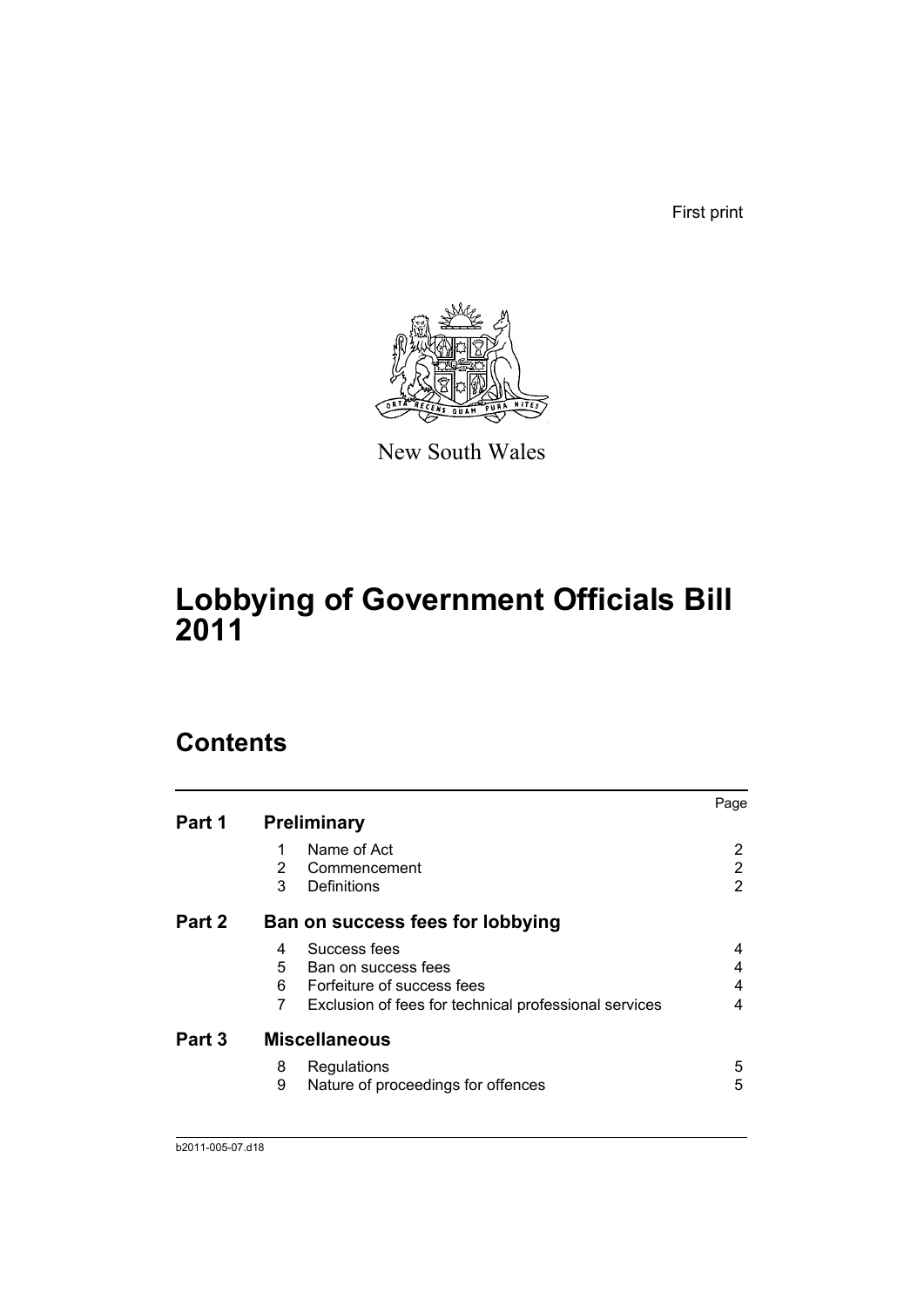Contents

| 5                                                                                       |
|-----------------------------------------------------------------------------------------|
|                                                                                         |
| Page                                                                                    |
| Offences by corporations<br>Review of Act<br>Savings, transitional and other provisions |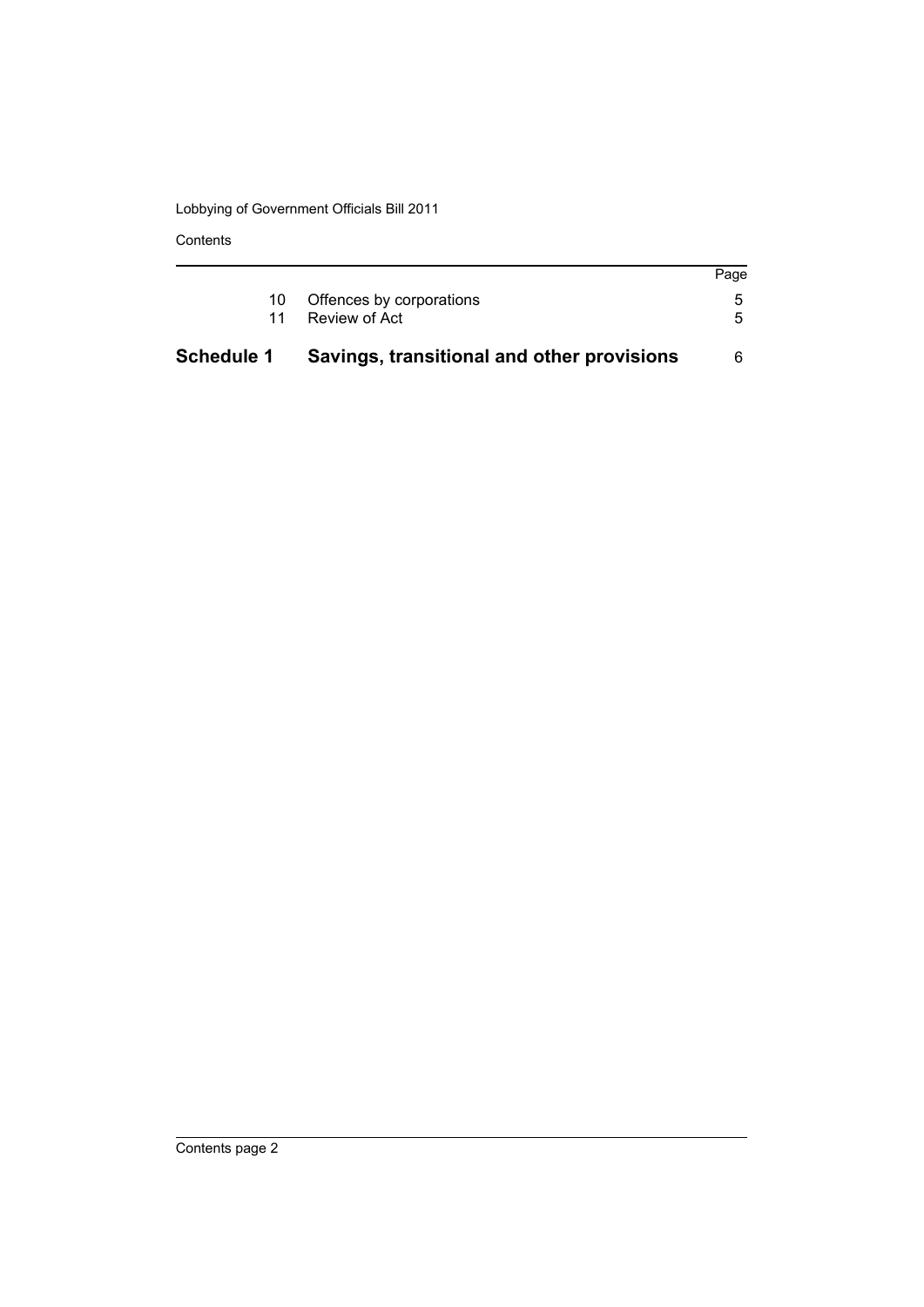

New South Wales

# **Lobbying of Government Officials Bill 2011**

No , 2011

# **A Bill for**

An Act to ban success fees for lobbying Government officials.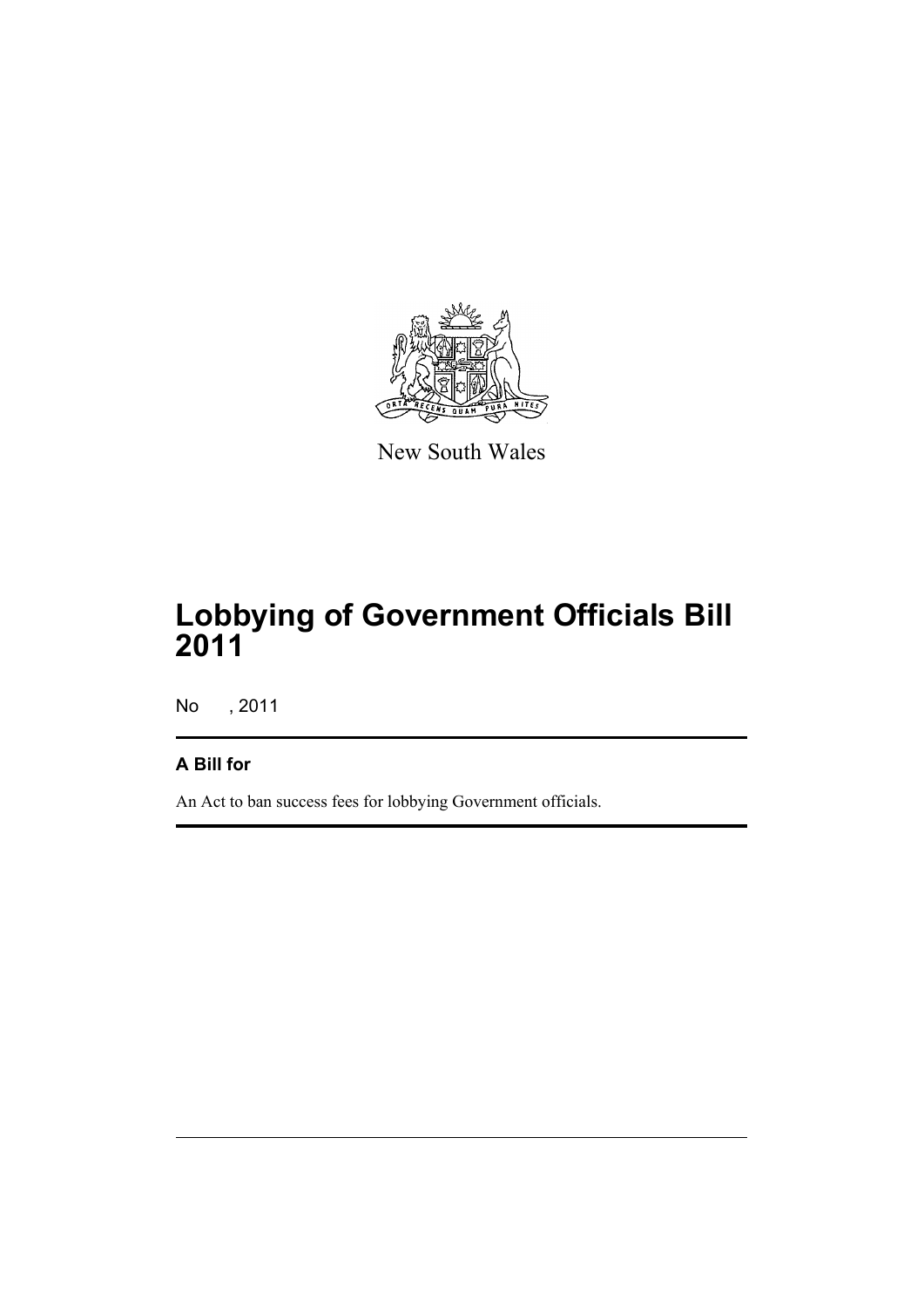# Clause 1 Lobbying of Government Officials Bill 2011

Part 1 Preliminary

<span id="page-5-3"></span><span id="page-5-2"></span><span id="page-5-1"></span><span id="page-5-0"></span>

|              |                    |     | The Legislature of New South Wales enacts:                                                                                                                                                                                                                                                                                                                                                                   | 1                                |
|--------------|--------------------|-----|--------------------------------------------------------------------------------------------------------------------------------------------------------------------------------------------------------------------------------------------------------------------------------------------------------------------------------------------------------------------------------------------------------------|----------------------------------|
| Part 1       |                    |     | <b>Preliminary</b>                                                                                                                                                                                                                                                                                                                                                                                           | $\overline{c}$                   |
| 1            | <b>Name of Act</b> |     |                                                                                                                                                                                                                                                                                                                                                                                                              | 3                                |
|              |                    |     | This Act is the Lobbying of Government Officials Act 2011.                                                                                                                                                                                                                                                                                                                                                   | 4                                |
| $\mathbf{2}$ |                    |     | Commencement                                                                                                                                                                                                                                                                                                                                                                                                 | 5                                |
|              |                    |     | This Act commences on a day or days to be appointed by proclamation.                                                                                                                                                                                                                                                                                                                                         | 6                                |
|              |                    |     |                                                                                                                                                                                                                                                                                                                                                                                                              |                                  |
| 3            | <b>Definitions</b> |     |                                                                                                                                                                                                                                                                                                                                                                                                              | $\overline{7}$                   |
|              |                    |     | In this Act:                                                                                                                                                                                                                                                                                                                                                                                                 | 8                                |
|              |                    |     | <b>Government official</b> means any of the following:                                                                                                                                                                                                                                                                                                                                                       | 9                                |
|              |                    | (a) | a Minister or Parliamentary Secretary,                                                                                                                                                                                                                                                                                                                                                                       | 10                               |
|              |                    | (b) | a staff member of a Minister or Parliamentary Secretary<br>(including a staff member in an electorate office),                                                                                                                                                                                                                                                                                               | 11<br>12                         |
|              |                    | (c) | a chief executive officer or senior executive officer within the<br>meaning of the Public Sector Employment and Management Act<br>2002,                                                                                                                                                                                                                                                                      | 13<br>14<br>15                   |
|              |                    | (d) | a person employed under Chapter 1A of the Public Sector<br>Employment and Management Act 2002,                                                                                                                                                                                                                                                                                                               | 16<br>17                         |
|              |                    | (e) | an individual who is engaged under a contract to provide services<br>to or on behalf of a Division of the Government Service,                                                                                                                                                                                                                                                                                | 18<br>19                         |
|              |                    | (f) | a member (however expressed) of, or of the governing body of, a<br>statutory body.                                                                                                                                                                                                                                                                                                                           | 20<br>21                         |
|              |                    |     | <b>lobbying</b> a Government official means communicating with the official<br>(in person, in writing or by telephone or other electronic means) for the<br>purpose of representing the interests of another person or a body in<br>relation to any of the following:                                                                                                                                        | 22<br>23<br>24<br>25             |
|              |                    | (a) | legislation or proposed legislation or a government decision or<br>policy or proposed government decision or policy,                                                                                                                                                                                                                                                                                         | 26<br>27                         |
|              |                    | (b) | a planning application,                                                                                                                                                                                                                                                                                                                                                                                      | 28                               |
|              |                    | (c) | the exercise by the official of the official's official functions.                                                                                                                                                                                                                                                                                                                                           | 29                               |
|              |                    |     | <b>lobbyist</b> means a person or body (incorporated or unincorporated) that<br>carries on the business of lobbying Government officials on behalf of<br>third parties and that generally does so for money or other valuable<br>consideration, but does not include a person or body, or a member of a<br>class of persons or bodies, prescribed by the regulations for the purposes<br>of this definition. | 30<br>31<br>32<br>33<br>34<br>35 |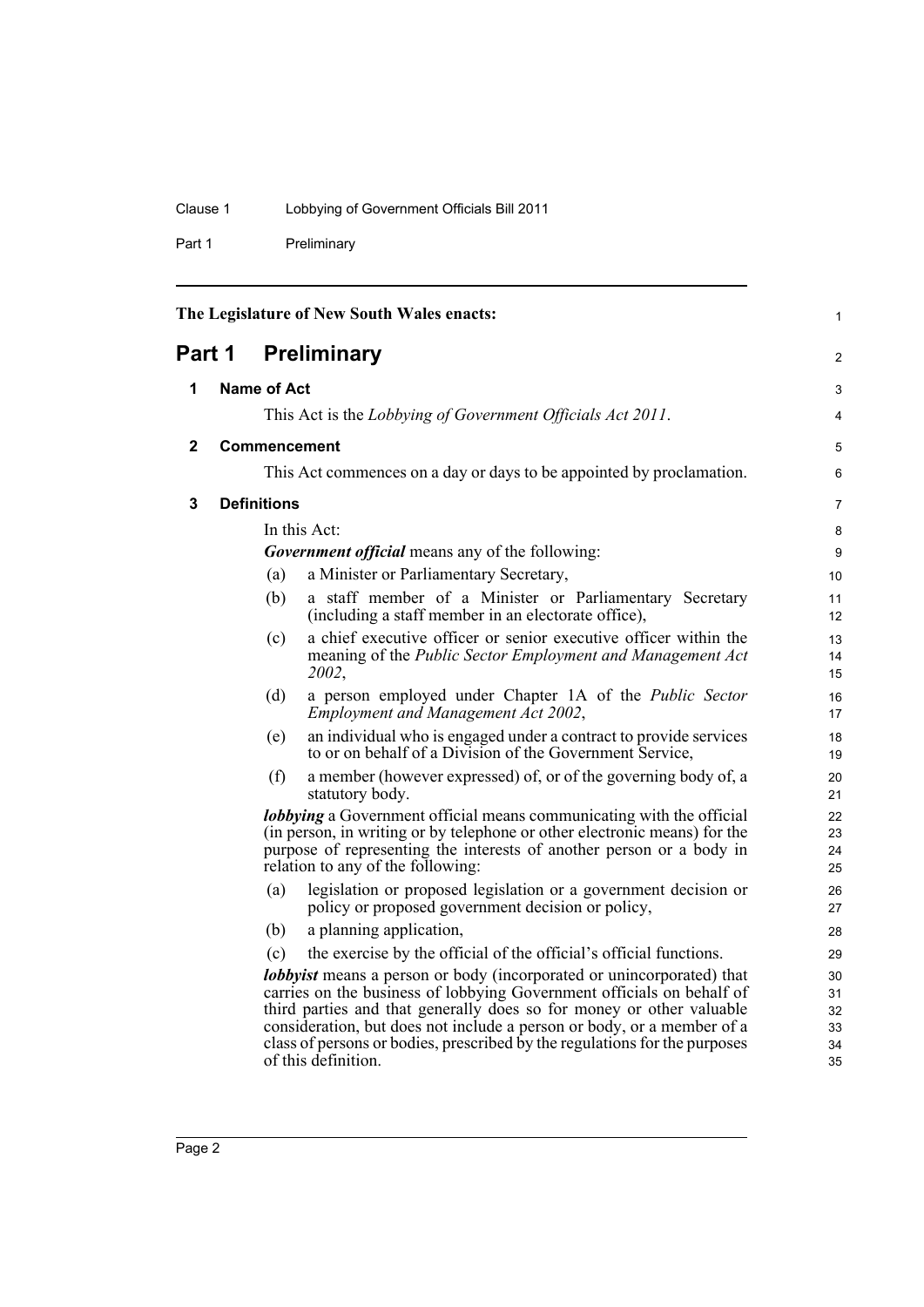Lobbying of Government Officials Bill 2011 Clause 3

Preliminary **Preliminary** Part 1

|     | <i>planning application</i> means an application or request by a person (other<br>than a public authority within the meaning of the <i>Environmental</i><br>Planning and Assessment Act 1979): | $\mathcal{P}$<br>3 |
|-----|------------------------------------------------------------------------------------------------------------------------------------------------------------------------------------------------|--------------------|
| (a) | to initiate the making of an environmental planning instrument or<br>development control plan under that Act in relation to<br>development on a particular site, or                            | 4<br>5<br>6        |
| (b) | for consent to, or approval of development or an activity, or a<br>project or concept plan, under that Act.                                                                                    | 7<br>8             |
|     | success fee—see section 4.                                                                                                                                                                     | 9                  |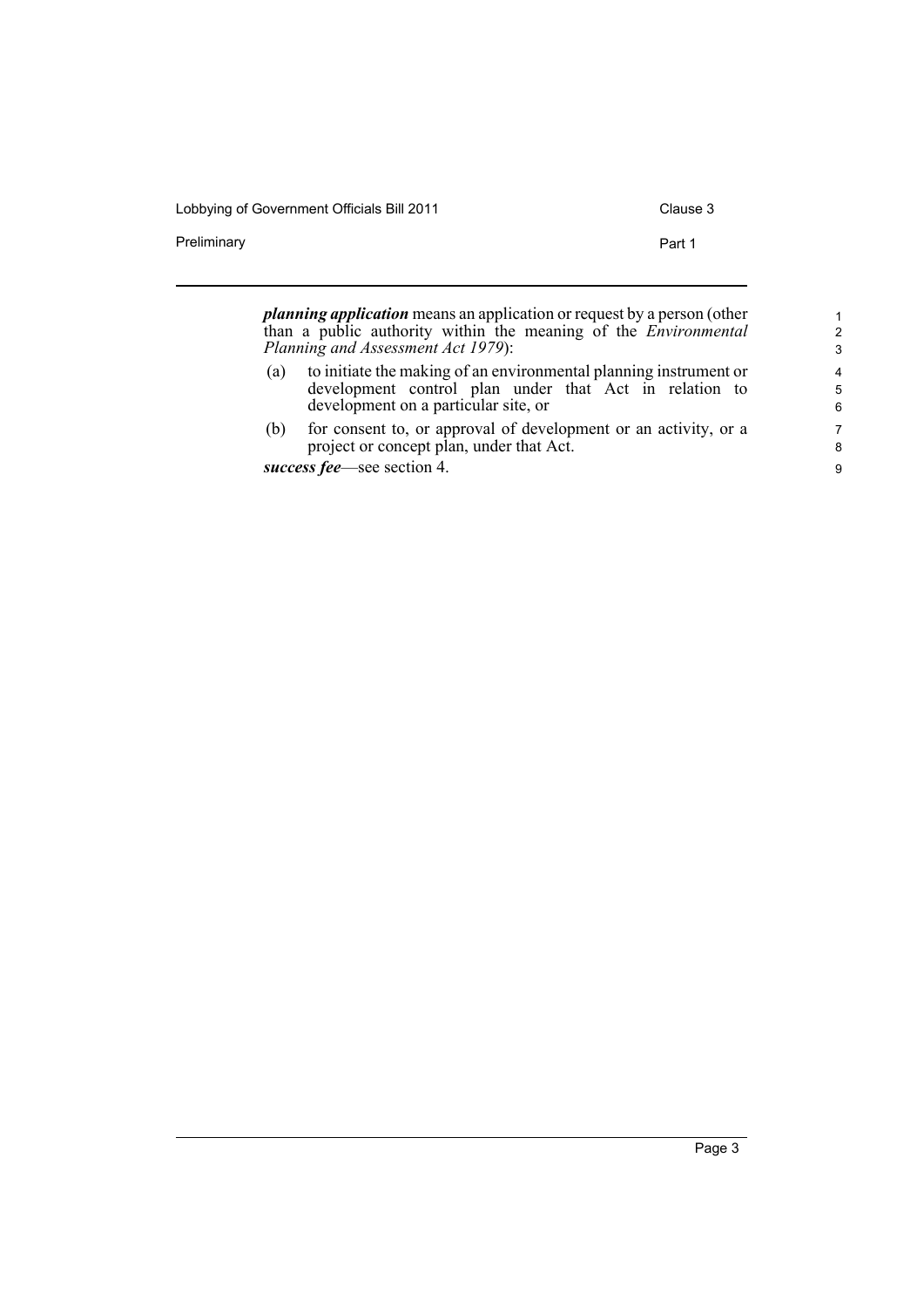#### Clause 4 Lobbying of Government Officials Bill 2011

Part 2 Ban on success fees for lobbying

## <span id="page-7-1"></span><span id="page-7-0"></span>**Part 2 Ban on success fees for lobbying**

#### **4 Success fees**

In this Act, a *success fee* for the lobbying of a Government official is an amount of money or other valuable consideration the giving or receipt of which is contingent on the outcome of the lobbying of the Government official by or on behalf of a lobbyist or on the outcome of a matter about which such lobbying is carried out.

1

#### <span id="page-7-2"></span>**5 Ban on success fees**

- (1) A person must not give, or agree to give, a success fee for the lobbying of a Government official to a lobbyist or to any other person at the direction or with the agreement of the lobbyist.
- (2) A lobbyist must not receive or agree to receive, or agree that another person is to receive, a success fee for the lobbying of a Government official.
- (3) A person (other than a lobbyist) must not receive, or agree to receive, a success fee for the lobbying of a Government official. Maximum penalty: 500 penalty units (in the case of a corporation) or 200 penalty units (in the case of an individual).

### <span id="page-7-3"></span>**6 Forfeiture of success fees**

- (1) If a person is found guilty of an offence under this Part, any success fee to which the offence relates given to or received by the person is, unless the court otherwise orders, forfeited to the Crown.
- (2) In proceedings for an offence under this Part, or on appeal, the court may order that a success fee not be forfeited or, if it has been forfeited, that it be returned to a specified person.

### <span id="page-7-4"></span>**7 Exclusion of fees for technical professional services**

This Part does not apply in respect of the giving or receipt of an amount of money or other valuable consideration if it is primarily given or received in consideration for the provision of professional advice or other professional services (other than lobbying services) by a lawyer, accountant, financial advisor or other technical specialist.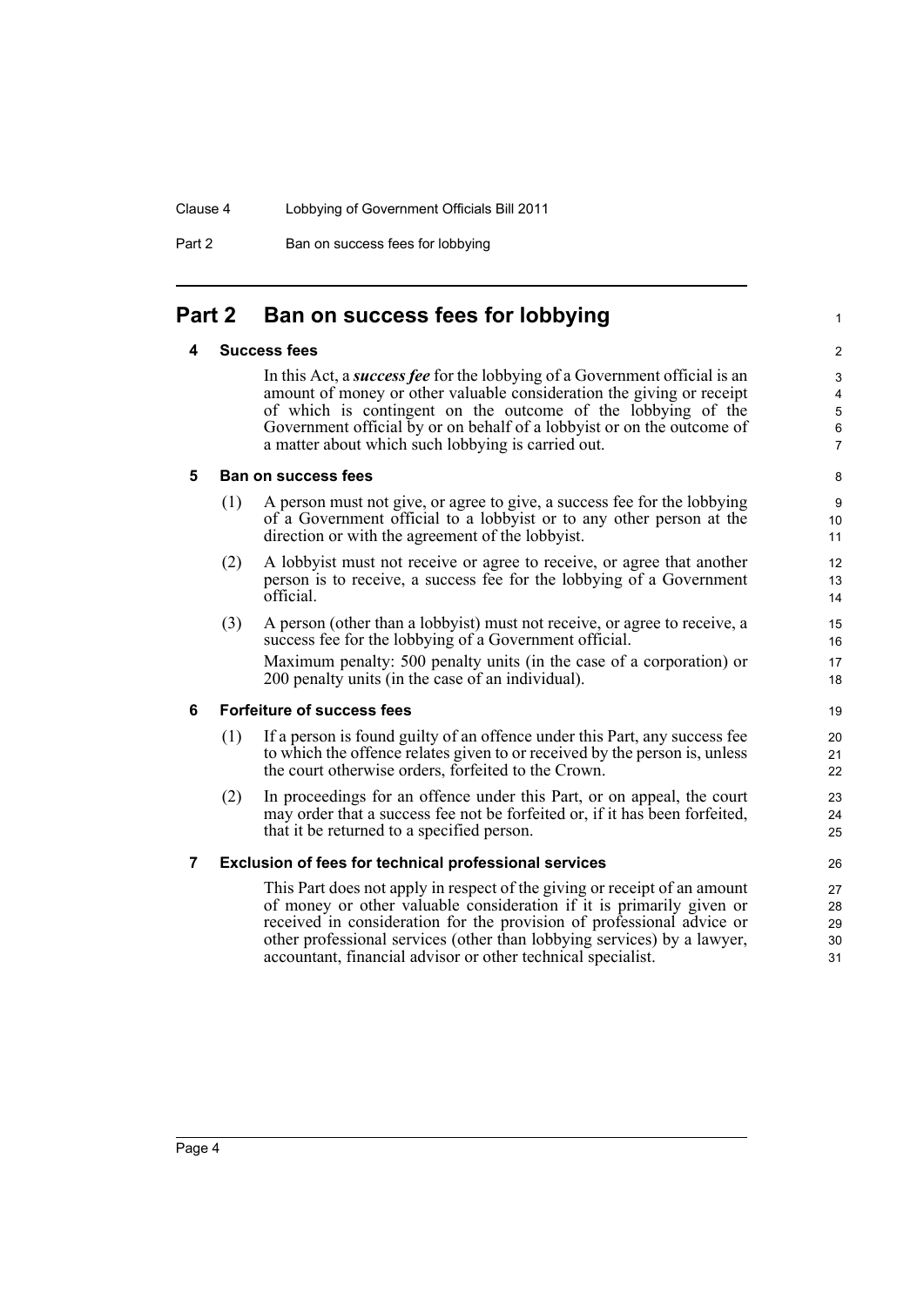Lobbying of Government Officials Bill 2011 Clause 8

Miscellaneous

| ×<br>۰, |
|---------|
|---------|

# <span id="page-8-1"></span><span id="page-8-0"></span>**Part 3 Miscellaneous**

#### **8 Regulations**

The Governor may make regulations, not inconsistent with this Act, for or with respect to any matter that by this Act is required or permitted to be prescribed or that is necessary or convenient to be prescribed for carrying out or giving effect to this Act.

#### <span id="page-8-2"></span>**9 Nature of proceedings for offences**

Proceedings for an offence under this Act may be dealt with summarily before the Local Court.

#### <span id="page-8-3"></span>**10 Offences by corporations**

- (1) If a corporation contravenes, whether by act or omission, any provision of this Act, each person who is a director of the corporation or who is concerned in the management of the corporation is taken to have contravened the same provision if the person knowingly authorised or permitted the contravention.
- (2) A person may be proceeded against and convicted under a provision pursuant to subsection (1) whether or not the corporation has been proceeded against or has been convicted under the provision.
- (3) Nothing in this section affects any liability imposed on a corporation for an offence committed by the corporation under this Act.

#### <span id="page-8-4"></span>**11 Review of Act**

- (1) The Minister is to review this Act to determine whether the policy objectives of the Act remain valid and whether the terms of the Act remain appropriate for securing those objectives.
- (2) The review is to be undertaken as soon as possible after the period of 5 years from the date of assent to this Act.
- (3) A report on the outcome of the review is to be tabled in each House of Parliament within 12 months after the end of the period of 5 years.

7 8

1

9 10

11 12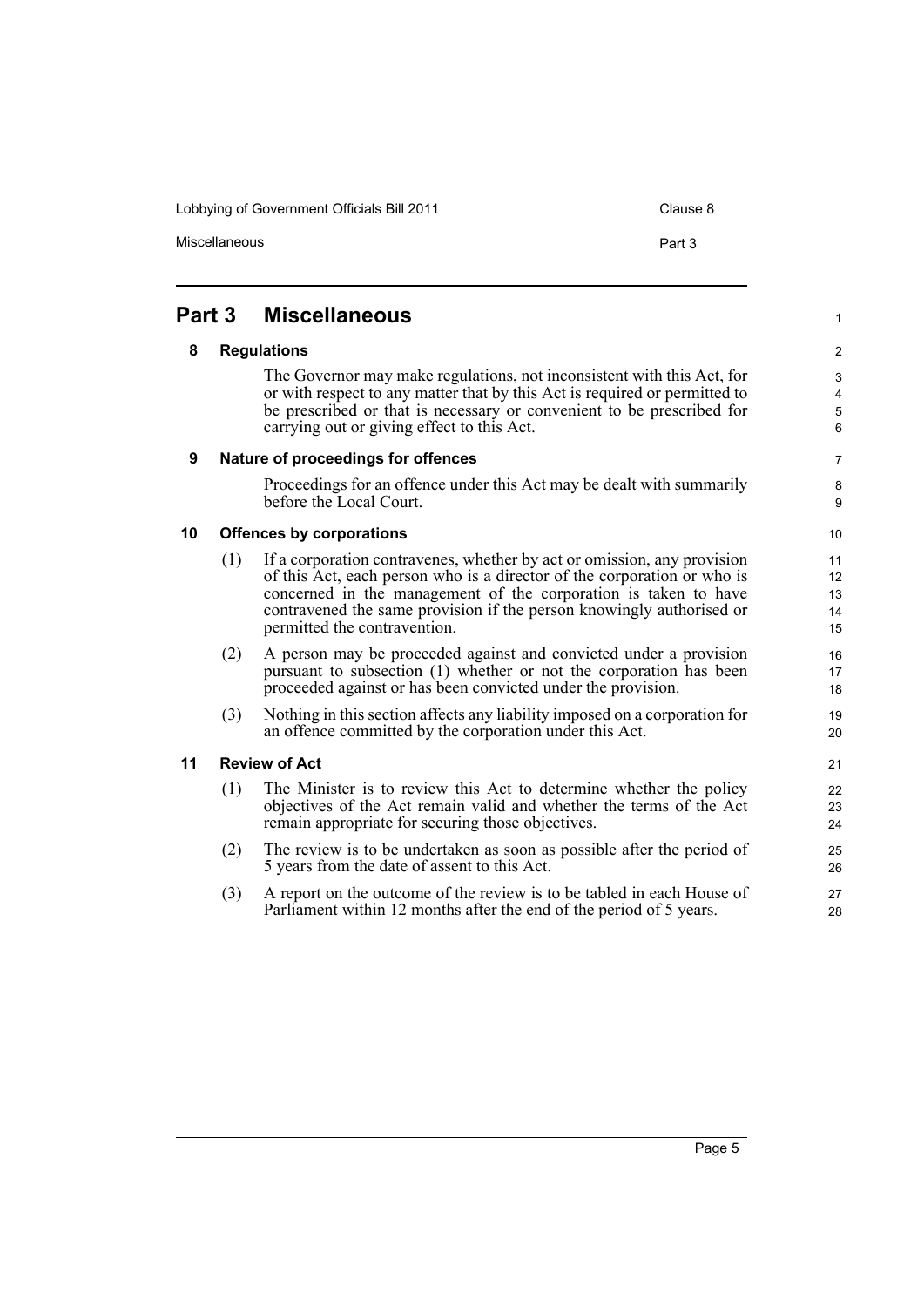Schedule 1 Savings, transitional and other provisions

## <span id="page-9-0"></span>**Schedule 1 Savings, transitional and other provisions**

## **Part 1 General**

**1 Regulations**

3 4 5

19  $20$ 

1  $\mathfrak{p}$ 

### (1) The regulations may contain provisions of a savings or transitional nature consequent on the enactment of the following Acts: this Act

- (2) Any such provision may, if the regulations so provide, take effect from the date of assent to the Act concerned or a later date.
- (3) To the extent to which any such provision takes effect from a date that is earlier than the date of its publication on the NSW legislation website, the provision does not operate so as:
	- (a) to affect, in a manner prejudicial to any person (other than the State or an authority of the State), the rights of that person existing before the date of its publication, or
	- (b) to impose liabilities on any person (other than the State or an authority of the State) in respect of anything done or omitted to be done before the date of its publication.

## **Part 2 Provisions consequent on enactment of this Act**

### **2 Existing agreements to pay success fees**

- (1) Part 2 of this Act applies in respect of any agreement, or any success fee payable under an agreement, in force before the commencement of that Part.
- (2) However, it does not apply in respect of:
	- (a) any success fee paid before that commencement or that is payable (whether before or after that commencement) for work carried out before that commencement, or
	- (b) the entering into, before that commencement, of an agreement to give or receive a success fee.